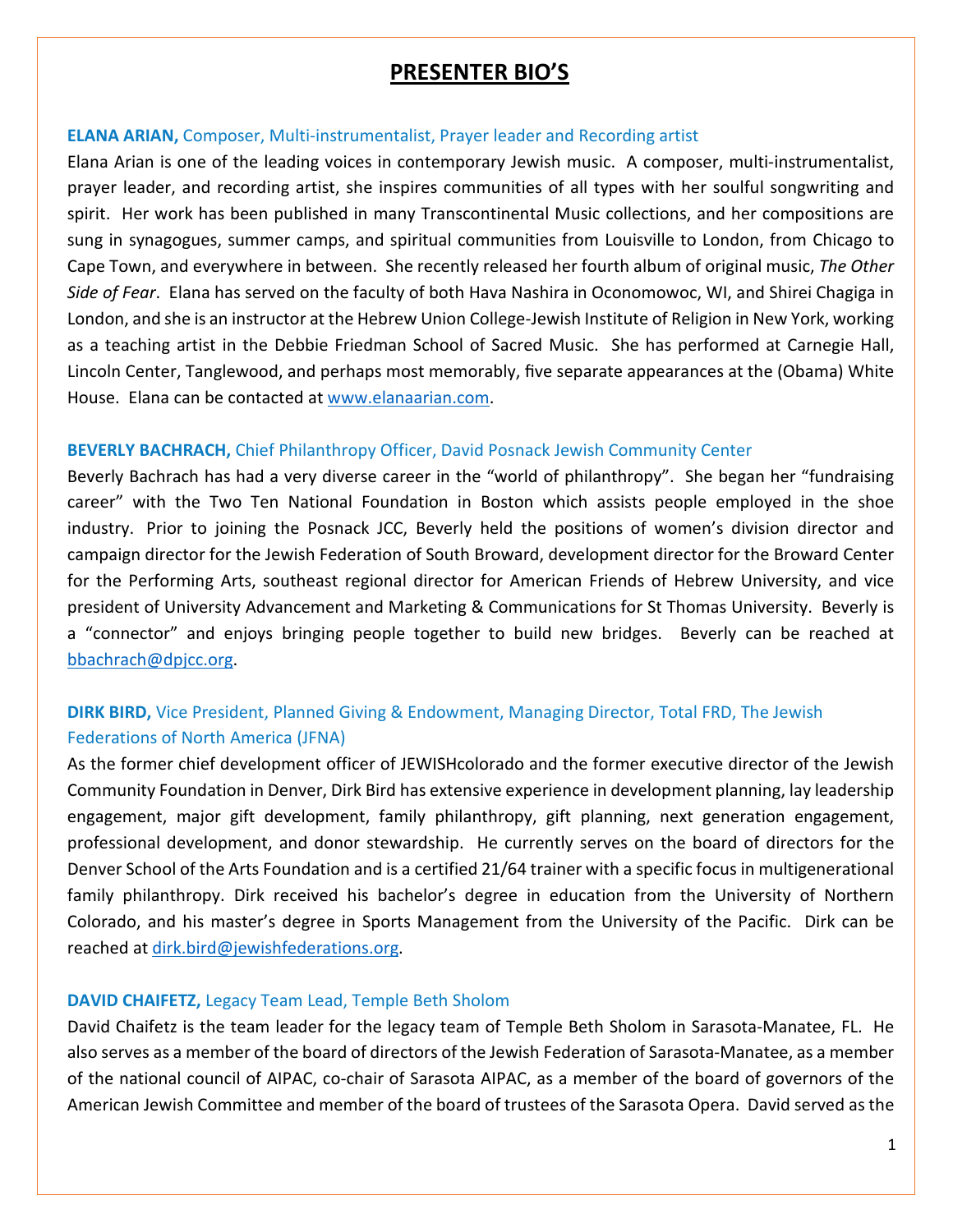vice president, general counsel and secretary of Praxair, Inc., from 1992-2004. David received a bachelor's degree from Clark University and his doctorate from Boston College Law School. He is a former member of the State Bar of Michigan and the Bar of the US Supreme Court. David can be reached a[t dchaifetz@msn.com.](mailto:dchaifetz@msn.com)

## **TAMRA L. DOLLIN, MSW, CPCC,** LIFE & LEGACY® Community Consultant, Harold Grinspoon Foundation (HGF)

Tamra L. Dollin is a LIFE & LEGACY community consultant providing training and support to communities across North America to secure meaningful legacy gifts to build organizational endowments. Working in the Jewish community for over 25 years, Tamra most recently directed the establishment of Ramah in the Rockies, focusing on project management, fundraising, and board development. She is an alumna of the Wexner Graduate Fellowship and is a certified professional co-active coach. Tamra holds master's degrees from Columbia University and the Jewish Theological Seminary, and an undergraduate degree from UC Berkeley. Tamra can be reached at [tammy@hgf.org.](mailto:tammy@hgf.org)

## **NANETTE FRIDMAN,** Founder & President, Fridman Strategies, Inc.

Nanette Fridman is a catalyst for values-driven organizations and leaders. She founded Fridman Strategies, Inc., in 2006 to assist organizations with the strategies, training and coaching to advance their missions and maximize their impact. Today, her work focuses on governance, fundraising, strategic planning, leadership, and team development. Nanette's clients range from small start-ups to large international organizations. Nanette is the author of *On Board: What Every Board Member Must Know about Nonprofits and Board Service*. A regular blogger, her articles can be seen on *eJewishPhilanthropy*, massnonprofit news and other publications. Nanette earned her doctorate, cum laude, and her master's degree in public policy from Georgetown University. She received her bachelor's degree, summa cum laude, in Political Science from Tufts University. Nanette is honored to be a Harry S. Truman Scholar. She can be contacted at [fridmanstrategies@gmail.com](mailto:fridmanstrategies@gmail.com) or [www.fridmanstrategies.com.](http://www.fridmanstrategies.com/)

## **SHARNA GOLDSEKER,** Founder, 21/64

Sharna Goldseker is today's leading expert on multigenerational and next generation philanthropy and—as a next gen donor herself—offers a trusted insider's perspective. As founder of 21/64, a nonprofit practice serving next gen and multigenerational philanthropic families, she has mastered and developed the industry's gold-standard tools for transforming how families who give will define their values, collaborate, and govern in the decades ahead. Sharna is the co-author of the best seller, *Generation Impact: How Next Gen Donors Are Revolutionizing Giving* published by Wiley. She and her co-author received the 2019 AFP/Skystone Partners Research Prize for Excellence in Academic Research. She received the 2017 Family Wealth Report Award for Best Philanthropy Practice, was named one of 2016's "Women of Influence" by *New York Business Journal* and one of 2014's "Women to Watch" by *Jewish Women International*. Sharna earned a bachelor's degree from the University of Pennsylvania and a master's degree in public administration in nonprofit management from NYU's Robert F. Wagner Graduate School of Public Service, where she was the inaugural Charles H. Tenney Fellow. Sharna currently serves on the board of directors of the Goldseker Foundation, a foundation established by her great-uncle, and is a member of the Collaboration for Family Flourishing, a network of leading family wealth advisors. Sharna can be reached at [info@2164.net.](mailto:info@2164.net)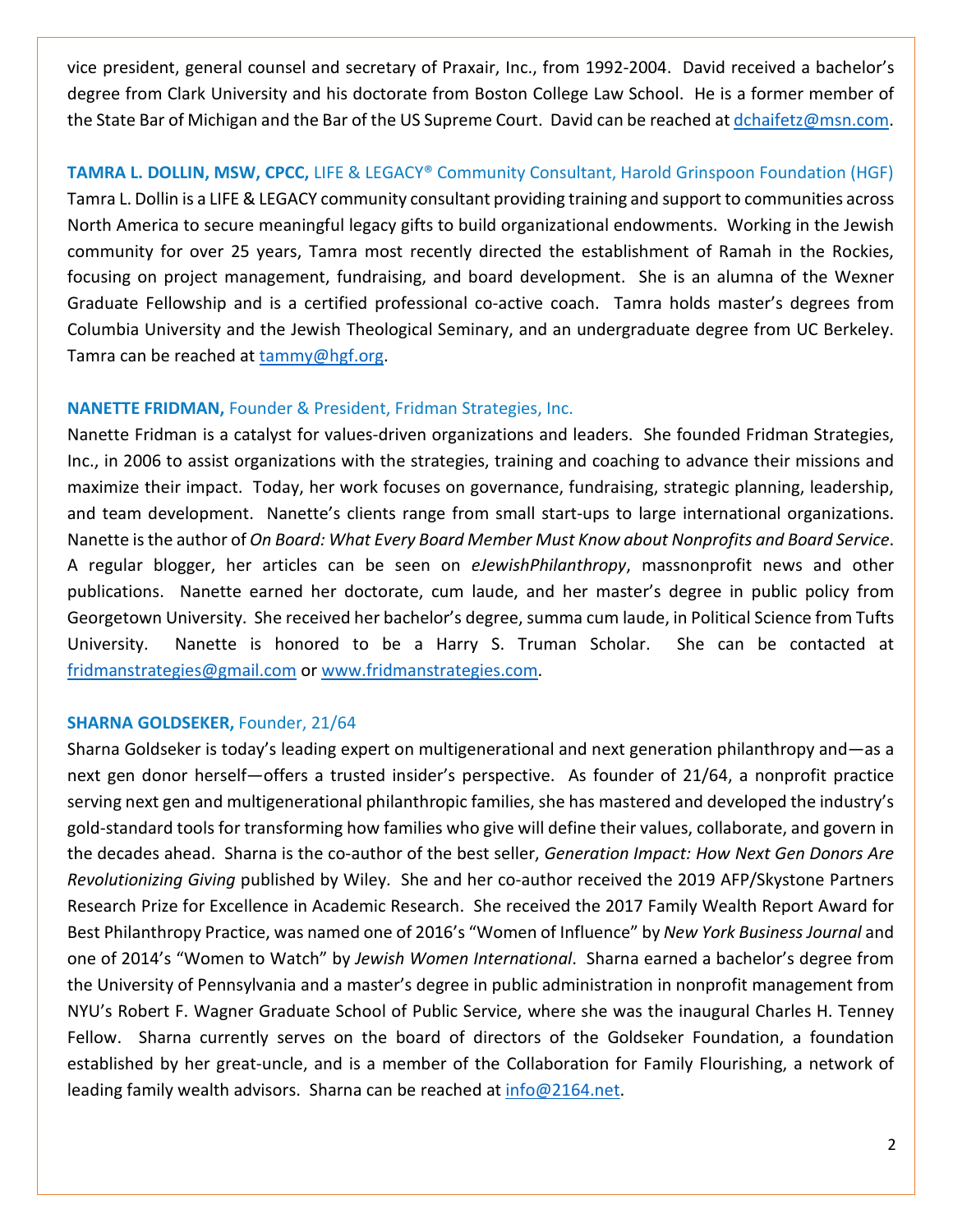## **HAROLD GRINSPOON,** Founder, Harold Grinspoon Foundation (HGF)

Harold Grinspoon, the founder of the Harold Grinspoon Foundation (along with his wife Diane Troderman), is a real estate entrepreneur and philanthropist. He is also the visionary behind HGF's key programs: PJ Library, JCamp 180®, LIFE & LEGACY®, and Voices and Visions. Harold and Diane have also established the Harold Grinspoon Charitable Foundation, which supports educational initiatives for inner city youth in Springfield, MA, recognizes Western MA teachers for professional excellence, encourages entrepreneurship, supports Western MA farmers, and supports educational and health projects in Cambodia. In June 2015, Harold and Diane signed Warren Buffet's Giving Pledge, committing to donate more than half their wealth to charitable causes.

## **WINNIE SANDLER GRINSPOON,** President, Harold Grinspoon Foundation (HGF)

Winnie Sandler Grinspoon assumed the role of president of the Harold Grinspoon Foundation in June 2014. Winnie added this role to her long tenure as a trustee of the Harold Grinspoon Foundation. Prior to her work in philanthropy, Winnie practiced law, first in New York (Stroock & Stroock & Lavan) and Boston (Kirkpatrick & Lockhart, now K & L Gates), and more recently in her own law practice. Winnie holds a Bachelor of Science degree from Cornell University and a doctorate from Fordham University.

## **DR. DANIEL HELD,** Chief Program Officer, UJA Federation of Greater Toronto

Dr. Daniel Held is the chief program officer at UJA Federation of Greater Toronto, responsible for the organization's strategy to strengthen the vibrancy and vitality of Jewish Toronto. He previously served as the executive director of the Julia and Henry Koschitzky Centre for Jewish Education, as well as a teacher at TanenbaumCHAT, Toronto's community high school. Daniel holds a doctorate in Jewish education and was a Wexner Fellow/Davidson Scholar and a fellow in the Mandel Executive Leadership Program. Daniel can be reached at [dheld@ujafed.org.](mailto:dheld@ujafed.org)

## **LAURIE HERRICK,** Author, Founder of Rainmaker Consulting, and Program Director of the GIFT Leadership Institute of JCamp 180®, Harold Grinspoon Foundation (HGF)

With over 20 years of experience in the not-for-profit sector, Laurie Herrick is a fundraising consultant and entrepreneur with emphasis on creating breakthroughs by empowering leaders to build a healthy culture of philanthropy within their organizations. By serving as a development director, executive director, board member and board chair, Laurie's experiences led her to profound awareness of the challenges organizations face. In 2008, she focused her energy on Jewish camps through JCamp 180, building a coaching approach that addressed the destructive mindset of scarcity and trained organizational leaders to be intentional in creating a mindset of abundance. Laurie is the author of the book *Choose Abundance*. You can reach her at [laurie@rainmkr.com](mailto:laurie@rainmkr.com) or [www.chooseabundancebook.com.](http://www.chooseabundancebook.com/)

### **RUSSELL JAMES, J.D., Ph.D., CFP®,** Professor of Personal Financial Planning, Texas Tech University

Russell James is a professor and director of graduate studies in Charitable Financial Planning at Texas Tech University. After more than a quarter century spent as a planned giving fundraiser, an estate planning attorney in private practice, a major gifts fundraiser/college president and now a university professor researching charitable giving and fundraising, his focus is to make and share words, pictures, and discoveries that help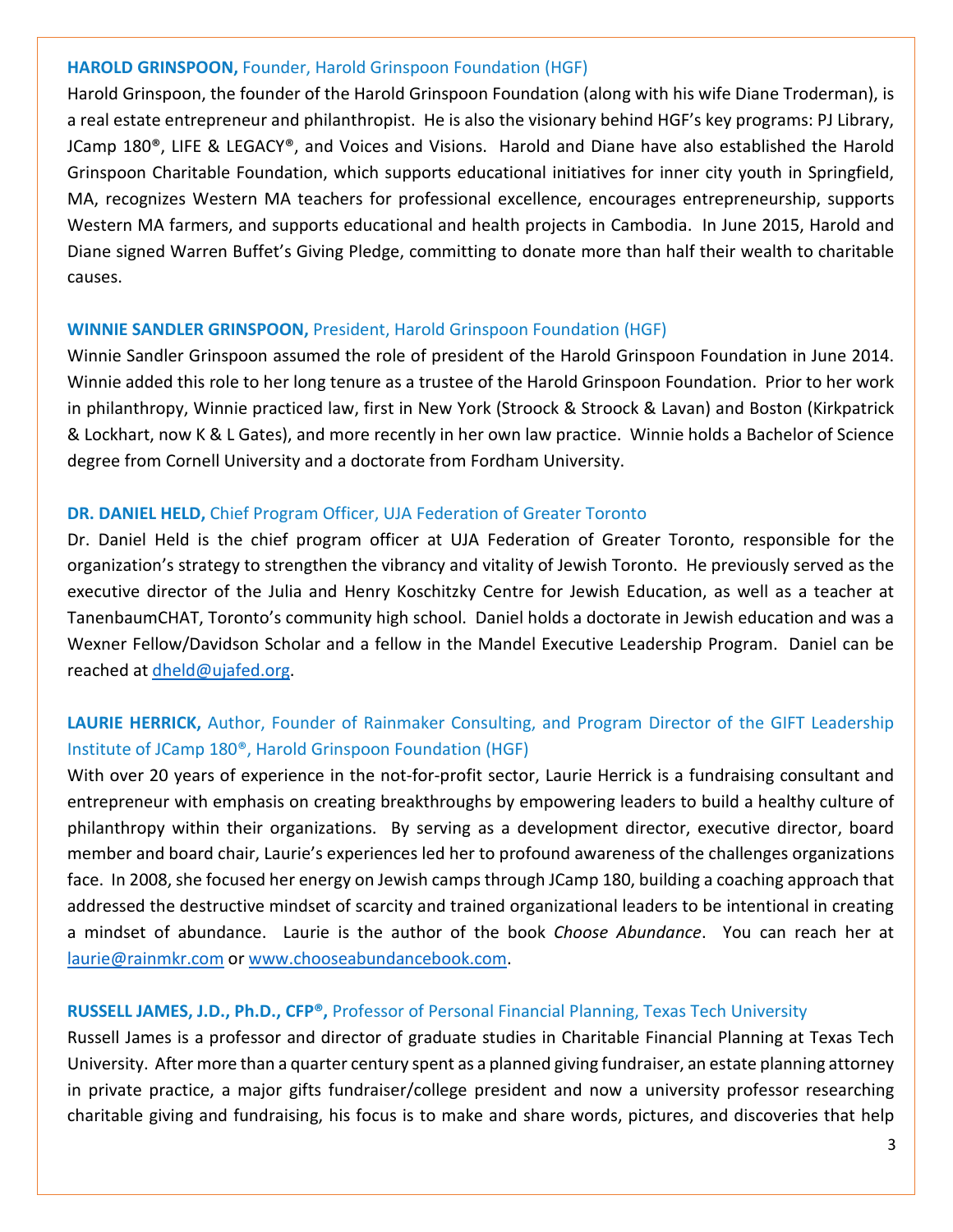others to encourage generosity. Russell has over 75 peer-reviewed scientific journal and law articles. He has been quoted on charitable and financial issues in a variety of news sources including *The Economist*, *The New York Times, The Wall Street Journal, CNN, MSNBC, CNBC, ABC News, U.S. News & World Report, USA Today, the Associated Press, Bloomberg News,* and the *Chronicle of Philanthropy*. His financial neuroimaging research was profiled in *The Wall Street Journal's* Smart Money Magazine. In 2021, he was elected to the Hall of Fame of the National Association of Charitable Gift Planners. Russell can be reached at [russell.james@ttu.edu.](mailto:russell.james@ttu.edu)

## **DENA MORRIS KAUFMAN, CFRE, CAP®,** LIFE & LEGACY® Community Consultant, Harold Grinspoon Foundation (HGF)

Dena Morris Kaufman is a LIFE & LEGACY community consultant. In her role at HGF, she provides training and support to communities across North America to secure meaningful legacy gifts to build organizational endowments. Prior to joining HGF, Dena was the director of philanthropy for Sojourner Center, the nation's largest domestic violence shelter. Her professional career has also included nine years at the Jewish Federation of Greater Phoenix in various campaign roles and development director at URJ Camp Newman. Dena has a degree in business, public, and private administration from the University of California, Riverside, is a Certified Fundraising Executive and a Chartered Advisor in Philanthropy. Dena can be reached at [dena@hgf.org.](mailto:dena@hgf.org)

## **JAMIE LIGHT,** Director of Conferences and Events, Harold Grinspoon Foundation (HGF)

Jamie Light is the director of conferences and events for the Harold Grinspoon Foundation. Previously, Jamie worked in higher education and as a consultant specializing in strategic storytelling and leadership development. Jamie has a bachelor's degree in psychology and business from Washington University in St. Louis and a master's degree in college student personnel from Bowling Green State University. Jamie has been an active board member for The Temple-Tifereth Israel and a long-time volunteer for Alpha Epsilon Phi Sorority. Jamie can be reached at [jlight@hgf.org.](mailto:jlight@hgf.org)

## **JORI MENDEL,** Chief Foundation Officer, Atlanta Jewish Foundation

Jori Mendel serves as Chief Foundation Officer of Atlanta Jewish Foundation. She brings to this role her talent and expertise from years in private, public, and nonprofit sectors. Jori is a changemaker whose driving entrepreneurial spirit sparks innovation. Before joining the Atlanta Jewish Foundation team, she served as the first-ever Vice President of Innovation at Jewish Federation of Greater Atlanta. In this role, she built the infrastructure to firmly establish Jewish Atlanta as a thriving center of innovation. She led a team that incubated and championed new ideas and methodologies, and also raised significant funds to seed new ideas and spur collaboration. Jori earned her master's in Marketing & Entrepreneurship. She currently serves on the Jim Joseph Foundation's Teen Operating Committee advisory board. You can reach Jori at [jmendel@jewishatlanta.org.](mailto:jmendel@jewishatlanta.org)

## **LOTTIE FRYER NILSEN,** Vice President, Jacobson Jewish Community Foundation

Lottie Fryer Nilsen, CFRE, is the vice president of the Jacobson Jewish Community Foundation (JJCF) at the Jewish Federation of South Palm Beach County. A fundraising and communications professional in the nonprofit community for more than 20 years, Lottie joined the Federation in 2012 as the director of corporate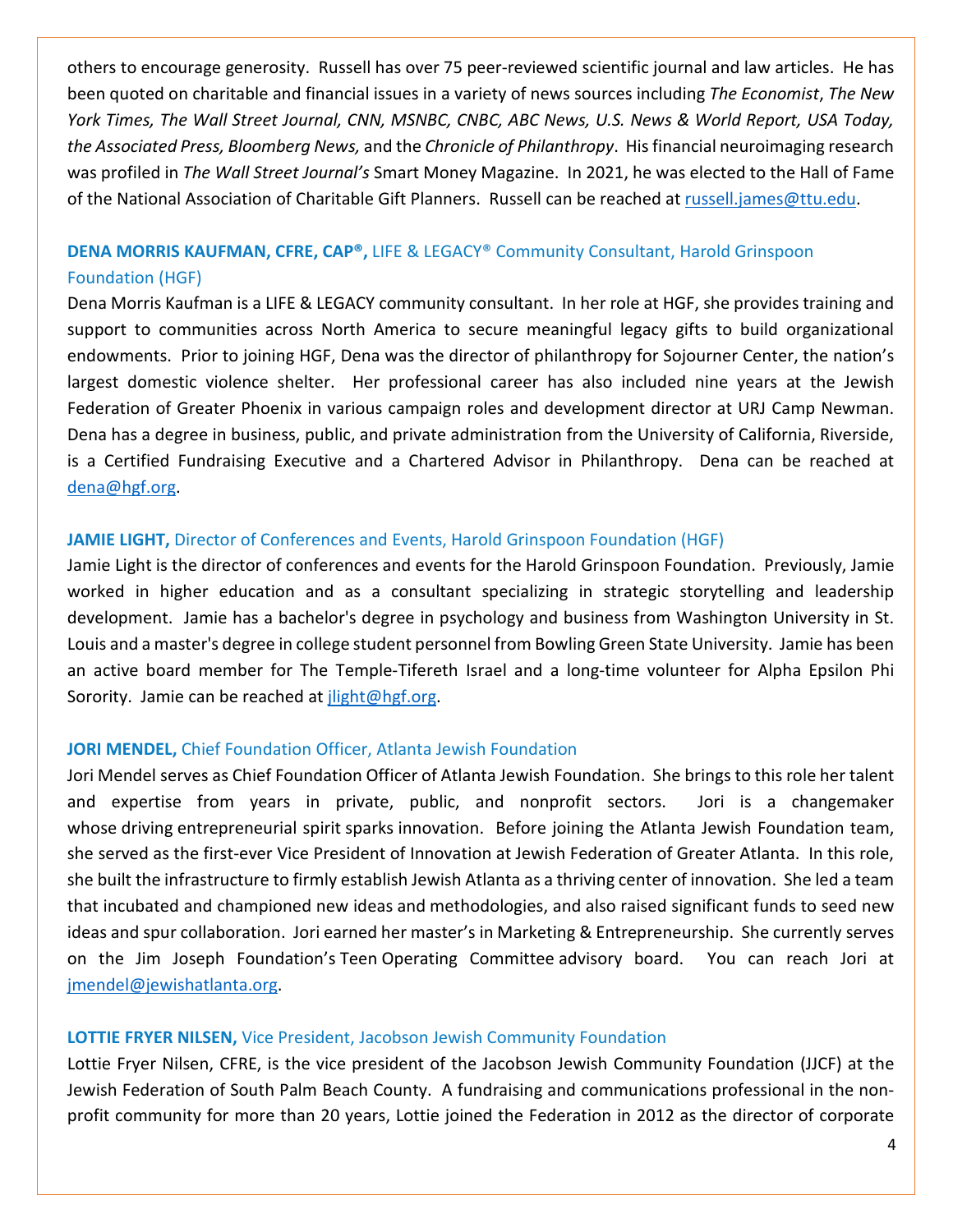sponsorship and annual campaign development officer, before moving to the Foundation side in 2014. Lottie has managed the JJCF's successful partnership with the Harold Grinspoon Foundation's LIFE & LEGACY initiative since it launched in 2015. She now oversees all aspects of the Jacobson Jewish Community Foundation's endowments, initiatives, and investments. You can reach Lottie at [LottieN@bocafed.org.](mailto:LottieN@bocafed.org)

### **ASHLEY PRESSMAN,** Executive Director, Jewish Volunteer Connection

Ashley Pressman is executive director of Jewish Volunteer Connection and served as the assistant director and director since 2004. She has been involved with creating new and innovative ways to engage volunteers in meaningful short-and long-term service, focusing on creating motivation for volunteers through accessible, meaningful service, and strategic education. Her goal is to inspire people to become committed to causes they care about and integrate service into their own Jewish identity and understanding of Jewish community. Ashley holds master's degrees in social work from the University of Maryland and Jewish communal service from Baltimore Hebrew University. She has a bachelor's degree from UNC-Chapel Hill. She is the winner of the Darrell Friedman Institute Outstanding Jewish Professional Award and the Neely Tal Snyder Community Impact Award. Ashley can be reached at [apressman@associated.org.](mailto:apressman@associated.org)

## **JULIA RISEMAN,** JCamp 180® Mentor, Harold Grinspoon Foundation (HGF)

Since joining the JCamp 180 program in 2008, Julia Riseman has supported close to 50 Jewish camps to develop legacy fundraising efforts as part of comprehensive fundraising planning resulting in over \$225 million raised in philanthropic support for capital campaigns, scholarships, general operating, and lasting endowments. She also guides Jewish camps through strategic planning and provides executive coaching and mentoring to Jewish camps across North America. Previously, Julia was a co-founder of two non-profit organizations and a development director of an independent school. She has a master's degree from the Simmons School of Management. Her one summer at Jewish day camp (JCC Camp Coleman) instilled a love of Jewish music and Israeli dancing and connected her to her Jewish grandparents and heritage. Julia can be reached at [julia@hgf.org.](mailto:julia@hgf.org)

### **DANA RUBIN,** Development Director, Jewish Family and Children Service of Minneapolis

Dana Rubin joined Jewish Family and Children Services(JFCS) in 2013 as the development director. Previously, she was the assistant campaign director and campaign director at the Minneapolis Jewish Federation for 15 years. Dana oversees most of the fundraising efforts of JFCS which includes, but is not limited to, the annual campaign, annual benefit, direct program support, tribute cards, and the endowment fund. In addition to her professional work, Dana completed nearly six years as the Temple Israel Sisterhood board president. She currently is the president of the Friends of the Ridgedale Library, and co-president of the Hennepin County Libraries Friends Council. She is a new member of the Temple Israel Foundation board of directors and is chairing the Foundation Stewardship Committee. Dana can be reached at [DRubin@jfcsmpls.org.](mailto:DRubin@jfcsmpls.org)

### **MARK SILBERMAN,** Board Chair, Jewish Future Pledge

Mark Silberman is the chair of the board of the Jewish Future Pledge and serves on the executive committee of the Jewish Federations of North America. He also serves on the board of Jewish Family & Career Services, Hillel's of Atlanta Georgia Jewish Film Festival, and the Alliance Theatre. Mark has been a primary funder and